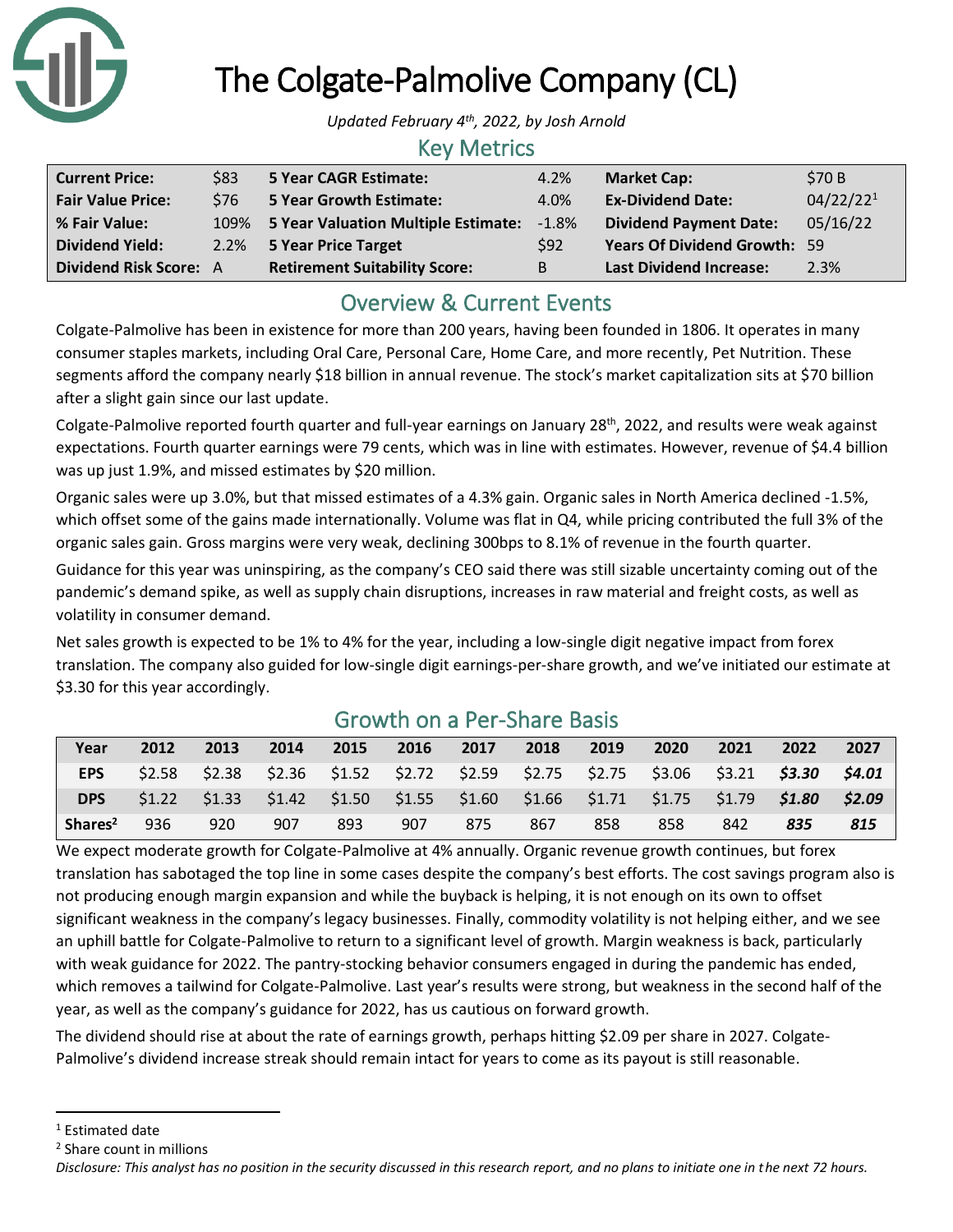

# The Colgate-Palmolive Company (CL)

#### Valuation Analysis

| Year                                                                                 | 2012 2013 | 2014 |  | 2015 2016 2017 2018 | 2019 | $\sim$ 2020 $\sim$ | 2021 | <b>Now</b> | 2027 |
|--------------------------------------------------------------------------------------|-----------|------|--|---------------------|------|--------------------|------|------------|------|
| Avg. P/E 19.6 25.1 28.0 44.1 25.8 27.9 24.2 25.1 24.6 24.7 25.2 23.0                 |           |      |  |                     |      |                    |      |            |      |
| <b>Avg. Yld.</b> 2.4% 2.2% 2.2% 2.2% 2.2% 2.2% 2.5% 2.5% 2.3% 2.3% 2.2 <b>% 2.3%</b> |           |      |  |                     |      |                    |      |            |      |

As growth has been very tough to come by, we don't believe investors will be willing to pay the same premium for this stock that they have in the past. At 25.2 times earnings today, we see the stock as modestly overvalued, leading to a small headwind to total annual returns should it revert to our estimate of fair value at 23 times earnings. The stock is yielding 2.2%, in line with historical yields. We see the combination of the rising payout and potentially lagging share price combining to keep the yield about where it is today. We also note that if the company cannot boost its earnings growth outlook, the stock's fair value estimate would be subject to decline.

# Safety, Quality, Competitive Advantage, & Recession Resiliency

| Year                  |  | 2012 2013 2014 2015 2016 2017 2018 2019 2020 2021 2022 2027 |  |                                         |  |  |     |
|-----------------------|--|-------------------------------------------------------------|--|-----------------------------------------|--|--|-----|
| <b>Payout</b> 52% 62% |  | 66%                                                         |  | 108% 62% 67% 60% 62% 57% 56% <b>55%</b> |  |  | 52% |

The payout ratio is 55% of earnings, somewhat lower than recent years. We see the dividend as safe, and we believe Colgate-Palmolive will produce many more years of dividend increases. This is a recession-resistant stock given the staple nature of the products it sells, and its competitive advantage is found in the dominant brands it owns. While Colgate-Palmolive operates in highly competitive product categories, it has strong share in many of them as well as the ability to maintain pricing power. We also note that even though the stock is defensive in nature, its valuation was in the mid-teens during the last recession, so that is a potential risk in future recessions.

# Final Thoughts & Recommendation

With the stock having traded higher since our last update, Colgate-Palmolive looks somewhat worse than it did at the time of our last update. The company's revenue is intact, but margins are set to suffer further due to raw material and supply chain cost inflation. We forecast 4.2% total returns in the coming years as 4% earnings growth and the yield could be slightly offset by a headwind from the valuation. We are reiterating the stock at a hold rating but note the outlook for 2022 is not off to a good start.



# Total Return Breakdown by Year

#### [Click here to rate and review this research report. Your feedback is important to us.](https://suredividend.typeform.com/to/e7Q96E)

*Disclosure: This analyst has no position in the security discussed in this research report, and no plans to initiate one in the next 72 hours.*

*Updated February 4th , 2022, by Josh Arnold*